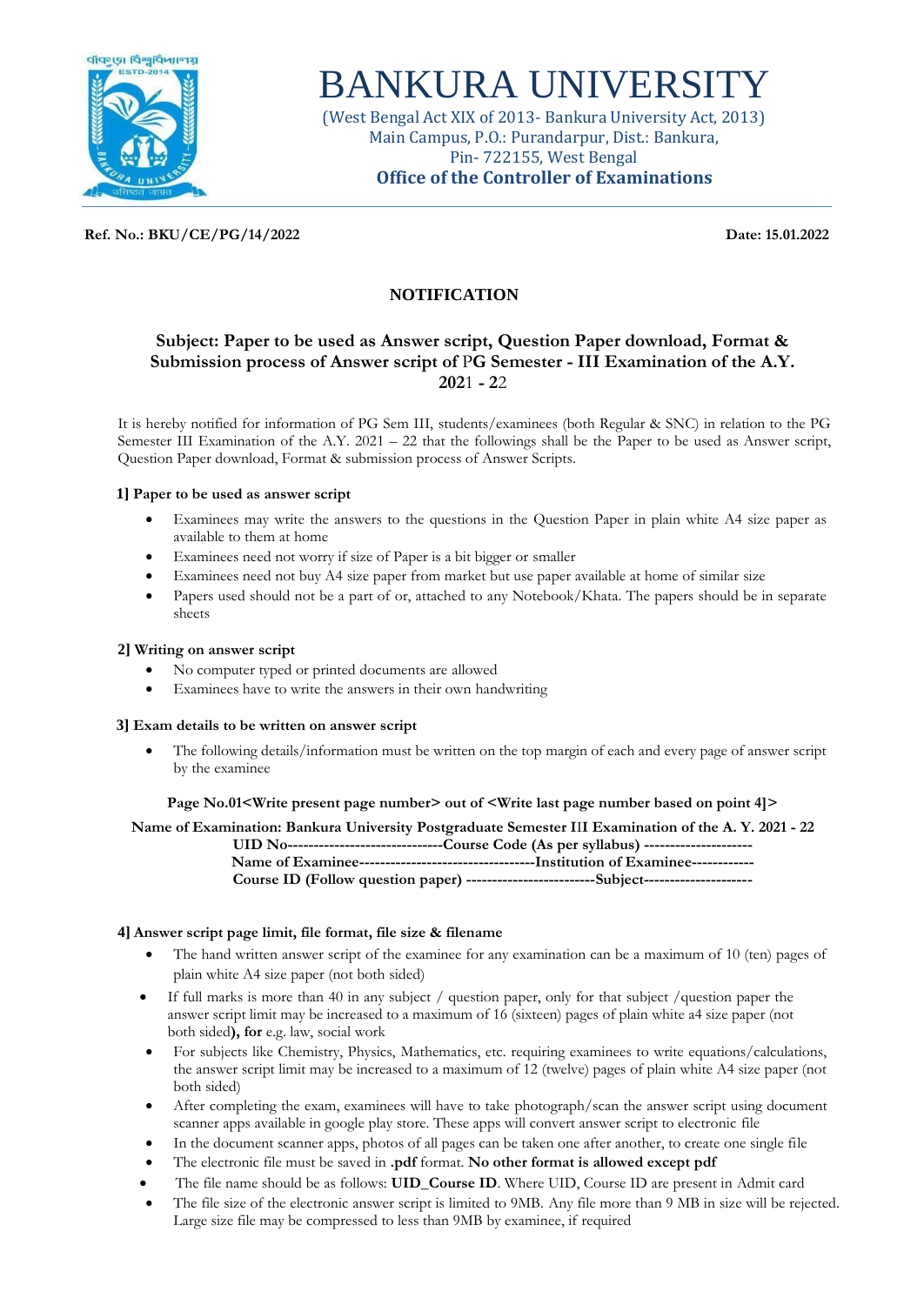#### **5] Submission/upload of electronic file (Answer script)**

- Electronic Answer Script has to be uploaded / submitted **within 2 hours** of the end of examination on the day of the examination
- A Convenience Time of 02 hours is being provided to examinees for converting Answer Script to Electronic File and uploading
- Examinees can upload/submit their Electronic Answer Scripts by clicking on the **upload** button in their account
- If still unable to upload, as a final resort, Examinees may use the Convenience Email address to submit the electronic answer script, but after permission from the HoD/TiC of university department concerned / PG college authority of the examinee. The authority must upload the answer scripts within the examination day of that respective paper

#### **6**] **Use of Bankura University portal account of examinees**

- The portal account of all Examinees will have both **download option for download of Question Papers on day of exam** (30 minutes before commencement of exam) & **upload option for upload of Electronic Answer Scripts** within 2 hours of end of examination on the day of examination
- No Answer Script will be accepted for uploading after the aforesaid time without any special issues. Electronic Answer Scripts will only be uploaded by the examinee, HoD / TiC of University department concerned, PG college authority of the examinee
- Question Papers will also be available in the University website as well as to the Principal/HoDs/TiCs of the concerned Colleges and University departments
- All Electronic Answer Scripts can be uploaded by clicking on the **upload** button
- Examinee can log in to the Exam portal account using UID and Password. Exam portal account's Username and Password is also available with HoD / TiC of University department concerned/PG college authority

#### **7] Step by Step procedure for Online Examination**

**A. Steps to download Question Paper from the examination online portal and to upload the Answer script on the examination online portal by students**

**Step 1:** To download Question Papers log-in to the exam portal using credentials.



#### **Step 2:** Clicks on the **Examination** tab



**Step 3:** The Question Paper download & Answer script upload webpage appears on the screen. Check the exam date, exam time and then choose the appropriate Question Paper from the adjacent tab. Click on the download button to download the question paper. *Green mark (Download) Question Paper is from previous exams which are closed now. Blue mark (Download) Question Paper is exams being currently held. Next, subsequent exams are marked in Red (Coming up).*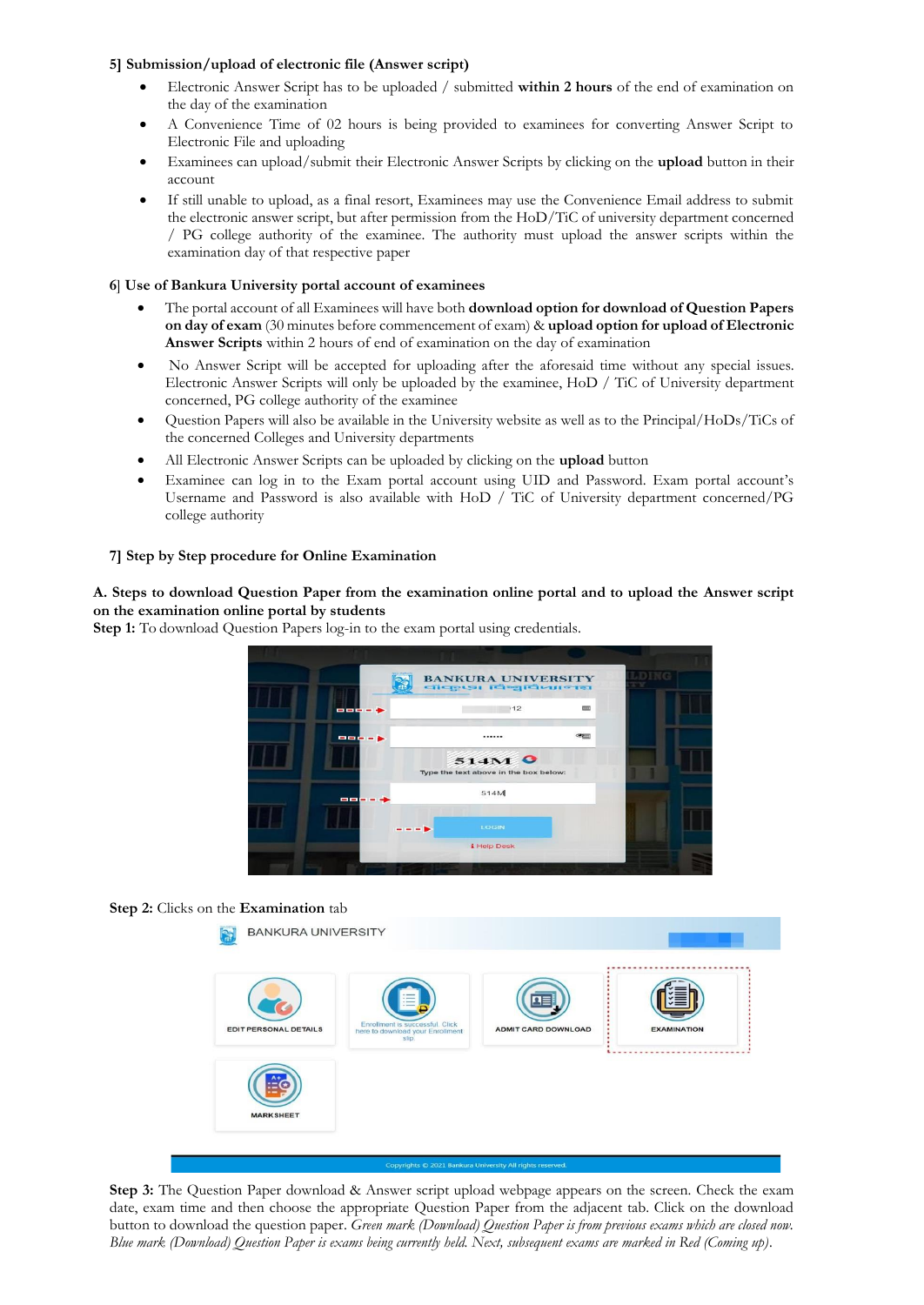| o S                                               | <b>BANKURA UNIVERSITY</b> |                                                           |                                         |                               |                                             |
|---------------------------------------------------|---------------------------|-----------------------------------------------------------|-----------------------------------------|-------------------------------|---------------------------------------------|
|                                                   |                           | <b>EXAMINATION</b>                                        |                                         |                               |                                             |
| Stream: ARTS(PG)<br>Subject: ENGLISH<br>Semester: |                           | <b>Download Question</b><br>Paper From Here               | <b>Upload Answer Sheet</b><br>From Here |                               |                                             |
| <b>Course Code</b>                                | <b>Course Title</b>       | <b>Exam Date</b>                                          | <b>Exam Time</b>                        | <b>Question Paper</b>         | <b>Answer Upload</b>                        |
| <b>Contract Contract</b>                          |                           | 14-01-2022                                                | 12 Noon-2PM                             | .<br>Download :<br><u> 1.</u> | Choose File   No file chosen<br>Submit<br>. |
|                                                   |                           | 24-01-2022                                                | 12 Noon-2PM                             | Coming up                     |                                             |
|                                                   |                           | 28-01-2022                                                | 12 Noon-2PM                             | Coming up                     |                                             |
|                                                   |                           | 31-01-2022                                                | 12 Noon-2PM                             | Coming up                     |                                             |
|                                                   |                           | Copyrights © 2021 Bankura University All rights reserved. |                                         |                               |                                             |

**Step 4:** To Upload Answer Sheet log-in to the exam portal using credentials. Click on the **Examination** tab. Question Paper download & Answer script upload webpage appears on the screen.

|                                                   | <b>BANKURA UNIVERSITY</b> |                                                           |                                             |                                                                                                                                                                                                                                                                                                                                                                                                                                        |                                      |
|---------------------------------------------------|---------------------------|-----------------------------------------------------------|---------------------------------------------|----------------------------------------------------------------------------------------------------------------------------------------------------------------------------------------------------------------------------------------------------------------------------------------------------------------------------------------------------------------------------------------------------------------------------------------|--------------------------------------|
|                                                   |                           | <b>EXAMINATION</b>                                        |                                             |                                                                                                                                                                                                                                                                                                                                                                                                                                        |                                      |
| Stream: ARTS(PG)<br>Subject: ENGLISH<br>Semester: |                           |                                                           | <b>Download Question</b><br>Paper From Here | <b>From Here</b>                                                                                                                                                                                                                                                                                                                                                                                                                       | <b>Upload Answer Sheet</b>           |
| <b>Course Code</b>                                | <b>Course Title</b>       | <b>Exam Date</b>                                          | <b>Exam Time</b>                            | <b>Question Paper</b>                                                                                                                                                                                                                                                                                                                                                                                                                  | <b>Answer Upload</b>                 |
|                                                   |                           | 14-01-2022                                                | 12 Noon-2PM                                 | .<br>$\left\{ \begin{array}{ll} \text{Download} \ \text{.} \ \text{.} \ \text{.} \ \text{.} \ \text{.} \ \text{.} \ \text{.} \ \text{.} \ \text{.} \ \text{.} \ \text{.} \ \text{.} \ \text{.} \ \text{.} \ \text{.} \ \text{.} \ \text{.} \ \text{.} \ \text{.} \ \text{.} \ \text{.} \ \text{.} \ \text{.} \ \text{.} \ \text{.} \ \text{.} \ \text{.} \ \text{.} \ \text{.} \ \text{.} \ \text{.} \ \text{.} \ \text{.} \ \text{.}$ | Choose File No file chosen<br>Submit |
| ۰                                                 |                           | 24-01-2022                                                | 12 Noon-2PM                                 | Coming up                                                                                                                                                                                                                                                                                                                                                                                                                              |                                      |
|                                                   |                           | 28-01-2022                                                | 12 Noon-2PM                                 | Coming up                                                                                                                                                                                                                                                                                                                                                                                                                              |                                      |
|                                                   |                           | 31-01-2022                                                | 12 Noon-2PM                                 | Coming up                                                                                                                                                                                                                                                                                                                                                                                                                              |                                      |
|                                                   |                           |                                                           |                                             |                                                                                                                                                                                                                                                                                                                                                                                                                                        |                                      |
|                                                   |                           | Copyrights © 2021 Bankura University All rights reserved. |                                             |                                                                                                                                                                                                                                                                                                                                                                                                                                        |                                      |

**Step 5:** Students need to upload the hand written answer sheet in PDF format. Click on **Choose File** under **Answer Upload** section by identifying the path of the answer sheet and upload the same. After choosing the file click on the **Submit** button. Then the following message will be shown. Click on **ok** if you have uploaded the right file else redo it.



**Step 6:** After successfully uploading the answer script check the uploaded file from the red marked section. Press **Click here** to check the uploaded pdf file. If it is the right file then leave it otherwise upload the right answer script by repeating Step 5.

|                                                   | <b>BANKURA UNIVERSITY</b> |                  |                                                           |                       |                                                                                  |
|---------------------------------------------------|---------------------------|------------------|-----------------------------------------------------------|-----------------------|----------------------------------------------------------------------------------|
|                                                   |                           |                  | <b>EXAMINATION</b>                                        |                       |                                                                                  |
| Stream: ARTS(PG)<br>Subject: ENGLISH<br>Semester: |                           |                  |                                                           |                       | Check<br>The Upload file<br><b>From Here</b>                                     |
| <b>Course Code</b>                                | <b>Course Title</b>       | <b>Exam Date</b> | <b>Exam Time</b>                                          | <b>Question Paper</b> | <b>Answer Upload</b>                                                             |
| <b>Contract</b>                                   |                           | 14-01-2022       | 12 Noon-2PM                                               | <b>Download</b>       | Choose File   No file chosen                                                     |
|                                                   |                           |                  |                                                           |                       | Submit                                                                           |
|                                                   |                           |                  |                                                           |                       | + & Already Uploaded on 2022-01-14 11:38:03.073 <aclick here<="" td=""></aclick> |
|                                                   |                           | 24-01-2022       | 12 Noon-2PM                                               | Coming up             |                                                                                  |
|                                                   |                           | 28-01-2022       | 12 Noon-2PM                                               | Coming up             |                                                                                  |
|                                                   |                           | 31-01-2022       | 12 Noon-2PM                                               | Coming up             |                                                                                  |
| <b>CONTRACTOR</b>                                 |                           |                  |                                                           |                       |                                                                                  |
|                                                   |                           |                  | Copyrights @ 2021 Bankura University All rights reserved. |                       |                                                                                  |